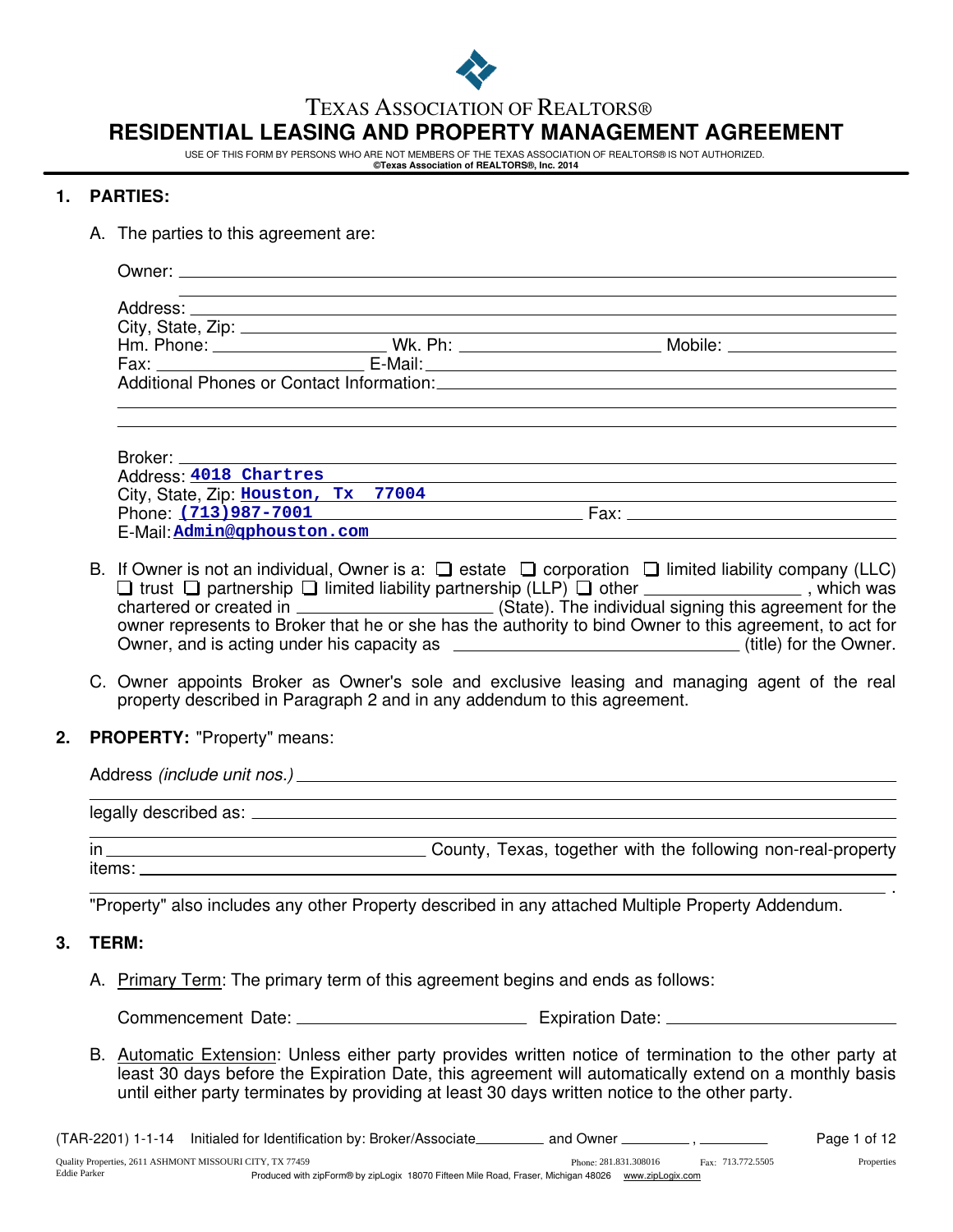- C. Effective Services: If Broker determines that Broker cannot continue to effectively provide leasing and management services to Owner for any reason at any time during this agreement Broker may terminate this agreement by providing at least 30 days written notice to Owner.
- D. Fees Upon Termination: At the time this agreement ends, Owner must pay Broker amounts specified in Paragraph 12.

# **4. AUTHORITY OF BROKER:**

- A. Leasing and Management Authority: Owner grants to Broker the following authority which Broker may exercise when and to the extent Broker determines to be in Owner's interest:
	- (1) advertise the Property for lease at Owner's expense by means and methods that Broker determines are reasonably competitive, including but not limited to creating and placing advertisements with interior and exterior photographic and audio-visual images of the Property and related information in any media and the Internet;
	- (2) place "For Lease" signs or other signs on the Property in accordance with applicable laws, regulations, ordinances, restrictions, and owners' association rules;
	- (3) remove all other signs offering the Property for sale or lease;
	- (4) submit the Property as a listing with one or more Multiple Listing Services (MLS) at any time the Property is marketed for lease and to change or terminate such listings;
	- (5) authorize other brokers, their associates, inspectors, appraisers, and contractors to access the Property at reasonable times for purposes contemplated by this agreement and to lend keys and disclose security codes to such persons to enter the Property;
	- (6) duplicate keys and access devices, at Owner's expense, to facilitate convenient and efficient showings of the Property and to lease the Property;
	- (7) place a keybox on the Property;
	- (8) employ scheduling companies to schedule showings by other brokers at any time the Property is marketed for lease;
	- (9) verify information and references in rental applications from prospective tenants;
	- (10) negotiate and execute leases on Owner's behalf for the Property at market rates and on competitively reasonable terms for initial terms of not less than **6** 6 months and not more than 36 months and in accordance with any instructions in Paragraph 20;
	- (11) negotiate and execute any amendments, extensions, or renewals to any leases for the Property on Owner's behalf;
	- (12) terminate leases for the Property, negotiate lease terminations, and serve notices of termination;
	- (13) collect and deposit for Owner rents, security deposits, and other funds related to the Property in a trust account and pay from that account: (a) any compensation and reimbursements due Broker under this agreement; and (b) other persons as this agreement may authorize.
	- (14) account for security deposits that Broker holds in trust to any tenants in the Property in accordance with applicable law, this agreement, and any lease of the Property and make deductions from the deposits in accordance with the lease and applicable law;
	- (15) collect administrative charges including but not limited to, application fees, returned check fees, and late charges from tenants in the Property or from prospective tenants;
	- (16) institute and prosecute, at Owner's expense, actions to: (a) evict tenants in the Property; (b) recover possession of the Property; or (c) recover lost rent and other damages;
	- (17) settle, compromise, or withdraw any action described in Paragraph 4A(16);
	- (18) negotiate and make reasonable concessions to tenants or former tenants in the Property;
	- (19) report payment histories of tenants in the Property to consumer reporting agencies;
	- (20) obtain information from any holder of a note secured by a lien on the Property and any insurance company insuring all or part of the Property;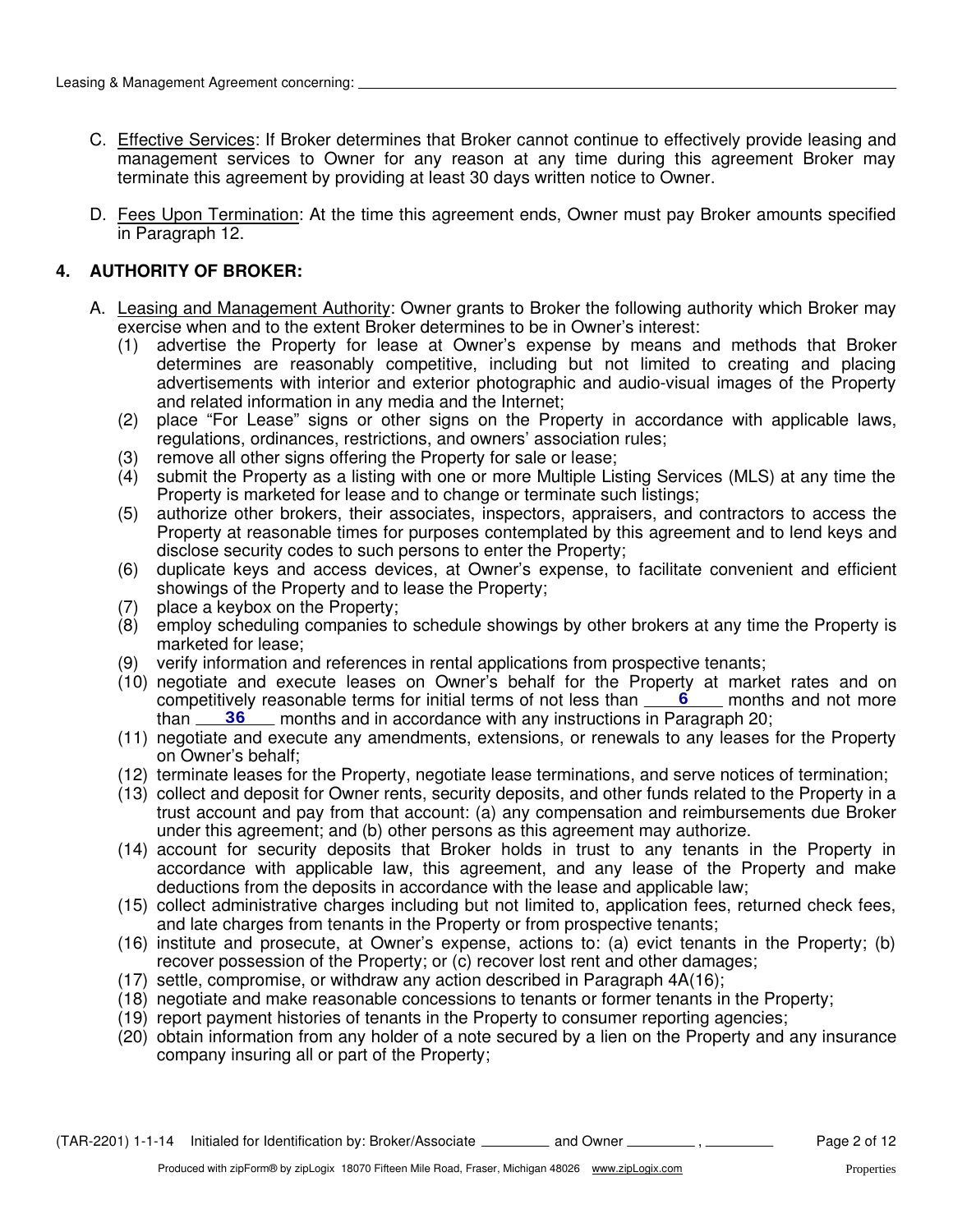- (21) hire contractors to repair, maintain, redecorate, or alter the Property provided that Broker does not for any single repair, maintenance item, redecoration, or alteration without Owner's consent; not expend more than \$ 500.00
- tion in Paragraph 4A(21) that Broker determines are necessary to protect the Property or the health or safety of an ordinary tenant; (22) hire contractors to make emergency repairs to the Property without regard to the expense limita-
- (23) contract, at Owner's expense, in either Broker's or Owner's name, for utilities and maintenance to the Property during times that the Property is vacant, including but not limited to, electricity, gas, water, alarm monitoring, cleaning, pool and spa maintenance, yard maintenance, and other regularly recurring expenses that Broker determines are reasonable to maintain and care for the Property; and
- (24) perform other necessary services related to the leasing and management of the Property.
- B. Record Keeping: Broker will:
	- (1) maintain accurate records related to the Property and retain such records for not less than 4 years;
	- (2) file reports with the Internal Revenue Service related to funds received on behalf of Owner under this agreement (for example, Form 1099); and
	- (3) remit, each month, the following items to Owner: (a) funds collected by Broker for Owner under this agreement, less authorized deductions; and (b) a statement of receipts, disbursements, and charges. Owner may instruct Broker in writing to remit the items to another person or address.
- C. Security Deposits:
	- (1) During this agreement, Broker will maintain security deposits received from tenants in a trust account and will account to the tenants for the security deposits in accordance with the leases for the Property.
	- (2) Except as stated in Paragraph 4(I), after this agreement ends, Broker will deliver to Owner or the Owner's designee the security deposit held by Broker under an effective lease of the Property, less deductions authorized by this agreement, and will send written notice to the tenant that states all of the following:
		- (a) that this agreement has ended;
		- (b) the exact dollar amount of the security deposit;
		- (c) the contact information for the Owner or the Owner's designee; and
		- (d) that Owner is responsible for accounting for and returning the tenant's security deposit.
	- (3) If Broker complies with this Paragraph 4C, Owner will indemnify Broker from any claim or loss from a tenant for the return of a security deposit. This Paragraph 4C survives termination of this agreement.
- D. Deductions and Offset: Broker may disburse from any funds Broker holds in a trust account for Owner:
	- (1) any compensation due Broker under this agreement;
	- (2) any funds Broker is authorized to expend under this agreement; and
	- (3) any reimbursement Broker is entitled to receive under this agreement.
- E. Insurance and Attorneys:
	- (1) Broker may not file a claim for a casualty loss with the carrier insuring the Property. Broker may communicate with the carrier to facilitate the processing of any claim Owner may file or other matters that Owner instructs Broker to communicate to the carrier.
	- (2) Broker may not directly or indirectly employ or pay a lawyer to represent Owner. Broker may communicate with Owner's attorney in accordance with Owner's instructions.
- F. Information about Trust Accounts, MLS, and Keybox: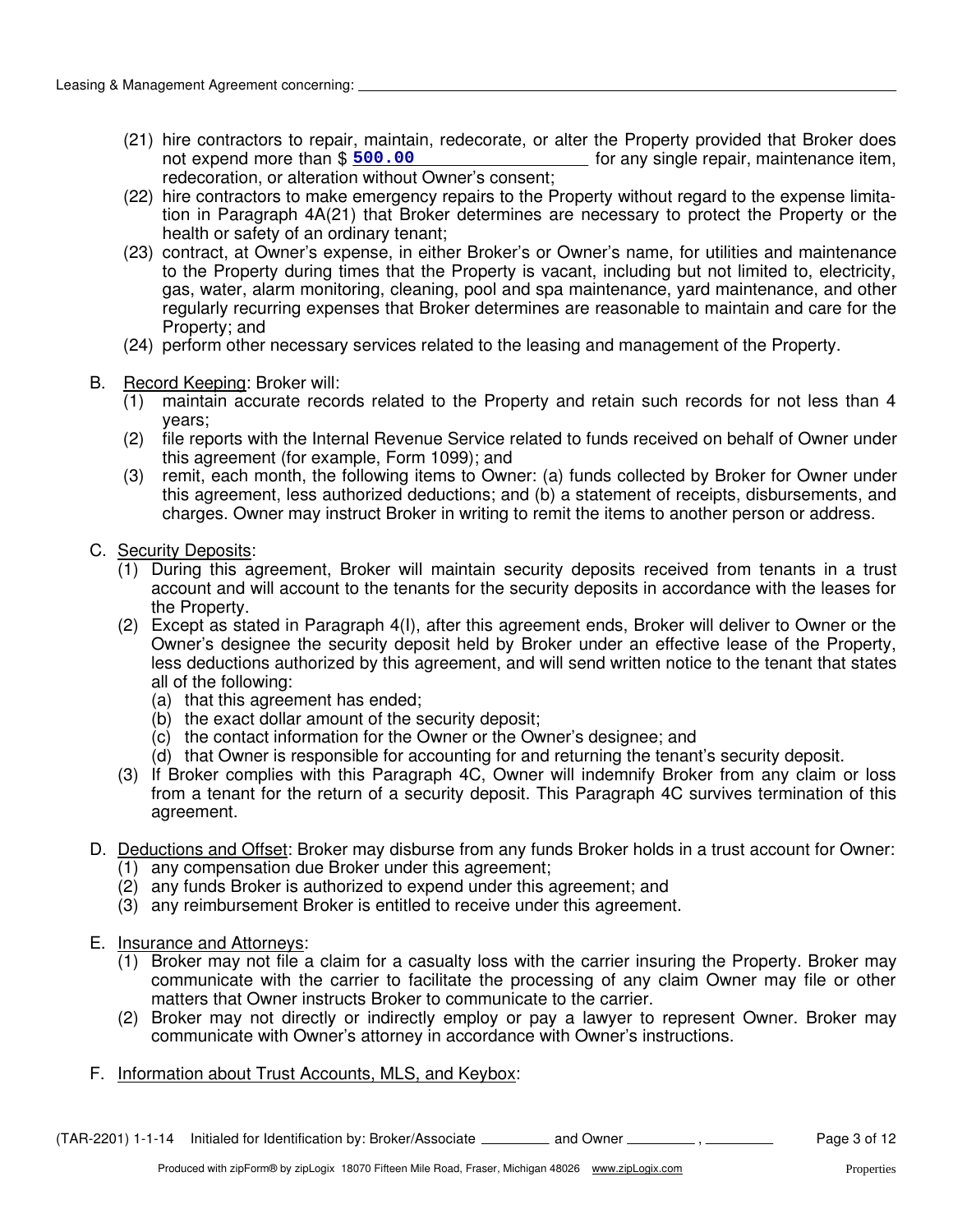- (1) Trust Accounts: A trust account must be separate from Broker's operating account and must be designated as a trust, property management, or escrow account or other similar name. Broker may maintain one trust account for all properties Broker leases and manages for others.
- (2) MLS: MLS rules require Broker to accurately and timely submit all information the MLS requires for participation including leased data. Subscribers to the MLS may use the information for market evaluation or appraisal purposes. Subscribers are other brokers and other real estate professionals such as appraisers and may include the appraisal district. Any information filed with the MLS becomes the property of the MLS for all purposes. Submission of information to MLS ensures that persons who use and benefit from the MLS also contribute information.
- (3) Keybox: A keybox is a locked container placed on the Property that holds a key to the Property. A keybox makes it more convenient for brokers, their associates, inspectors, appraisers, and contractors to show, inspect, or repair the Property. The keybox is opened by a special combination, key, or programmed device, so that authorized persons may enter the Property. Using a keybox will probably increase the number of showings, but involves risks (for example, unauthorized entry, theft, property damage, or personal injury). Neither the Association of REALTORS® nor MLS requires the use of a keybox.
- G. Performance Standard: Broker will:
	- $(1)$  use reasonable care when exercising Broker's authority and performing under this agreement; and
	- (2) exercise discretion when performing under this agreement in a manner that Broker believes to be in Owner's interest, provided that Broker will treat any tenant honestly and fairly.
- H. Inability to Contact Owner: If Broker is unable to contact Owner for **2** days, Broker is authorized to contact the person below for the sole purpose of attempting to reestablish contact with Owner.

| Name:    | Phone: |
|----------|--------|
| Address: |        |
| E-mail:  |        |

- I. Foreclosure: If Broker receives notice of the Owner's delinquency in the payment of: (1) any mortgage or other encumbrance secured by the Property; (2) property taxes; (3) property insurance; or (4) owners' association fees, Broker may give Owner 15 days to cure the delinquency during which period Owner authorizes Broker to freeze any funds held by Broker and no disbursements will be made to Owner related to this agreement or the Property. If after the 15 day period, the delinquency is not cured and the foreclosure process is initiated, Owner authorizes Broker to deduct from any other funds being held by Broker for Owner any remaining Broker Fees or funds due to Broker related to services performed under this agreement. Additionally, Owner authorizes Broker to return any security deposit being held by Broker to a tenant of the Property in addition to any prorated amount of rent being held by Broker and Broker may terminate this agreement. This paragraph does not preclude the Broker from seeking any other remedies under this agreement or at law that may be available to the Broker.
- **5. LEGAL COMPLIANCE:** The parties will comply with all obligations, duties, and responsibilities under the Texas Property Code, fair housing laws, and any other statute, administrative rule, ordinance, or restrictive covenant applicable to the use, leasing, management, or care of the Property.
- **6. RESERVES:** Upon execution of this agreement, Owner will deposit the following amount with Broker to be held in a trust account as a reserve for Owner: \$ 500.00 [10] [10] [10] [10] for each unit within the Property or Properties managed by Broker under this agreement. Broker may, at Broker's discretion, use the reserve to pay any expense related to the leasing and management of the Property(ies) (including but not limited to Broker's fees). If the balance of the reserve becomes less than the amount stated, at any time, Broker may: (a) deduct an amount that will bring the balance to the amount stated from any subsequent rent received on behalf of Owner and deposit the amount into the reserve; or (b) notify Owner that Owner must promptly deposit additional funds with Broker to bring the balance to the amount stated.

(TAR-2201) 1-1-14 Initialed for Identification by: Broker/Associate \_\_\_\_\_\_\_\_\_\_ and Owner \_\_\_\_\_\_\_\_\_\_, \_\_\_\_\_\_\_\_\_ Page 4 of 12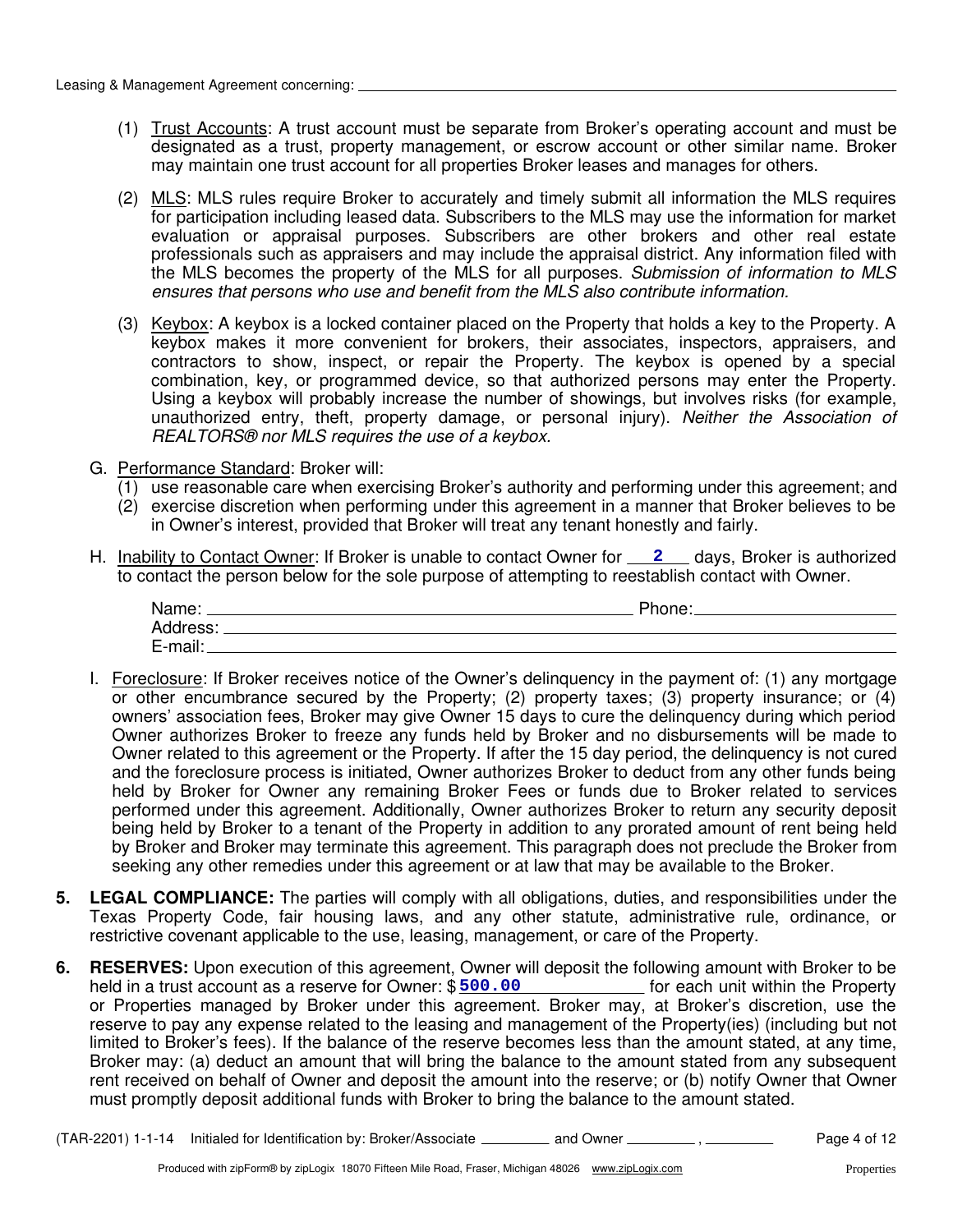**7. ADVANCES:** Owner will, in advance, provide Broker all funds necessary for the leasing and management of the Property. Broker is not obligated to advance any money to Owner or to any other person.

# **8. OWNER'S REPRESENTATIONS:**

- A. General:
	- (1) Except as disclosed in Paragraph 20, Owner represents that:
		- (a) Owner has fee simple title to and peaceable possession of the Property and all its improvements and fixtures, unless rented, and the legal capacity to lease the Property;
		- (b) Owner is not bound by: (i) another agreement with another broker for the sale, exchange, lease, or management of the Property that is or will be in effect during this agreement; or (ii) an agreement or covenant that prohibits owner from leasing the property;
		- (c) no person or entity has any right to purchase, lease, or acquire the Property by an option, right of refusal, or other agreement;
		- (d) Owner is not delinquent in the payment of any property taxes, owners' association fees, property insurance, mortgage, or any encumbrance on or affecting the Property;
		- (e) the Property is not subject to the jurisdiction of any court;
		- (f) the optional user fees for the use of common areas (for example, pool or tennis courts) in the Property's subdivision are:  $N/A$ Property's subdivision are:  $\frac{N/A}{A}$  ; and **N/A**
		- (g) all information related to the Property that Owner provides to Broker is true and correct to the best of Owner's knowledge.
	- (2) Broker may disclose to a tenant or to a prospective tenant any information related to the representations made in this Paragraph 8.
- B. Property Condition: Owner and Broker are obligated under law to disclose to a tenant or to a prospective tenant any known condition that materially and adversely affects the health or safety of an ordinary tenant. Owner is obligated under the Property Code to repair any such condition for a tenant. Owner represents that:
	- (1) any pool or spa and any required enclosures, fences, gates, and latches comply with all applicable laws and ordinances; and
	- (2) Owner is not aware of a condition concerning the Property that materially affects the health or safety of an ordinary tenant, except as stated below, in this agreement, or in any addendum: **N/A**
- C. Lead-Based Paint: If the Property was built before 1978, Owner will complete and attach to this agreement an addendum regarding lead-based paint and lead-based paint hazards that will be made part of any lease of the Property. If the Property was built before 1978, federal law requires the Owner (before a tenant is obligated under a lease) to: (1) provide the tenant with the federally approved pamphlet on lead poisoning prevention; (2) disclose the presence of any known lead-based paint or hazards in the Property; and (3) deliver all records and reports to the tenant related to such paint or hazards.

#### **9. OWNER'S COOPERATION:** Owner agrees to:

- A. cooperate with Broker to facilitate the showing, marketing, and lease of the Property;
- B. not rent or lease the Property to anyone without Broker's prior written approval;
- C. not negotiate with any prospective tenant who might contact Owner directly, but refer all prospective tenants to Broker;
- D. not deal with or negotiate with any tenant in the Property concerning any matter related to the management or leasing of the Property but refer all such dealings to Broker;
- E. not enter into a listing agreement or property management agreement with another broker for the rental, leasing, or management of the Property to become effective during this agreement;
- F. provide Broker with copies of any existing leases or rental agreements related to the Property;
- G. provide Broker with keys and access devices to the Property;

(TAR-2201) 1-1-14 Initialed for Identification by: Broker/Associate \_\_\_\_\_\_\_\_\_\_ and Owner \_\_\_\_\_\_\_\_\_\_, \_\_\_\_\_\_\_\_\_ Page 5 of 12

.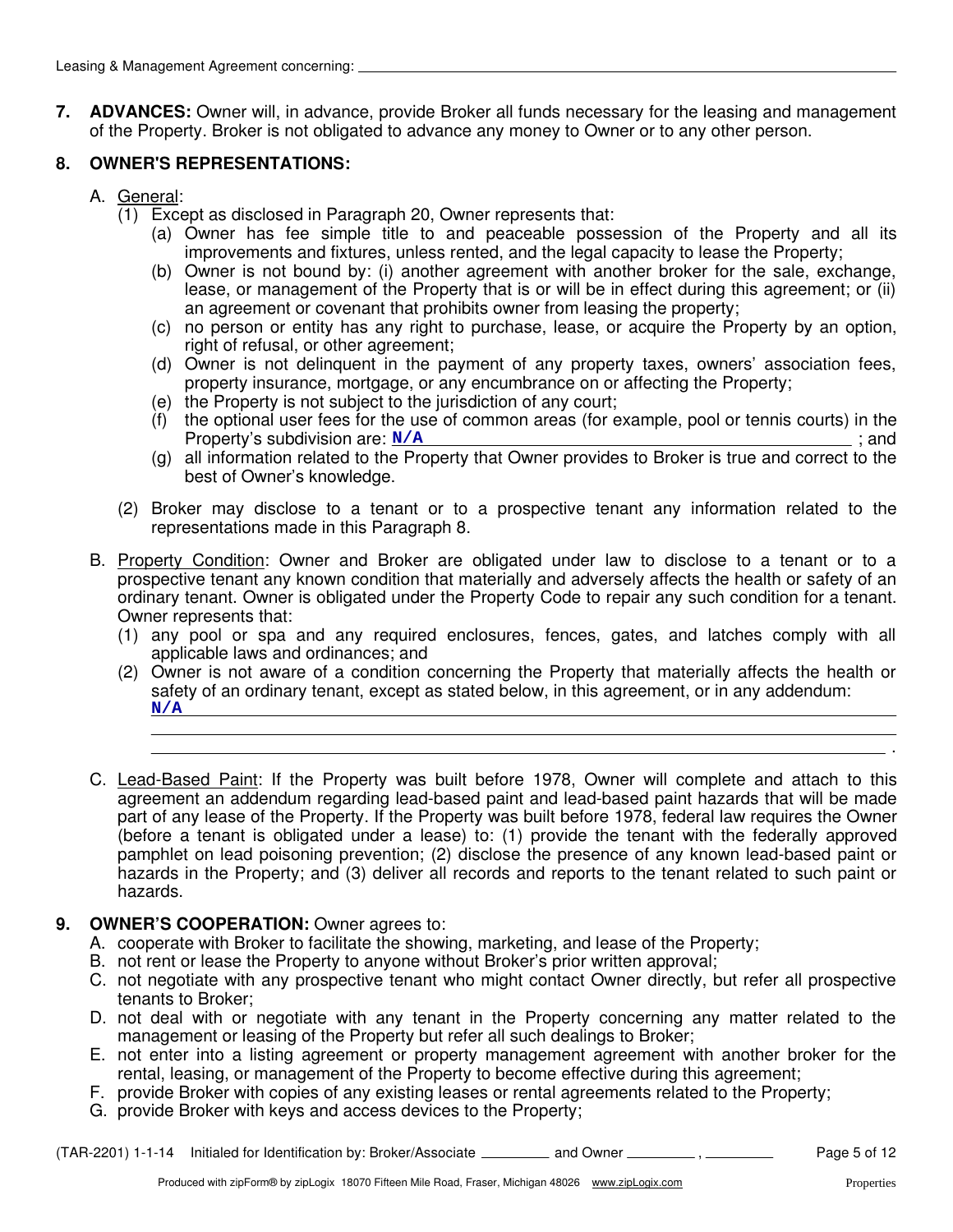- H. provide Broker with copies of all warranties related to the Property or any item in the Property;
- I. tender to Broker any security deposits paid by any existing tenants in the Property;
- J. complete any disclosures or notices required by law or a lease of the Property;
- K. amend applicable notices and disclosures if any material change occurs during this agreement; and
- L. notify Broker if Owner becomes delinquent in the payment of: (1) any mortgage or other encumbrance secured by the Property; (2) property taxes; (3) property insurance; or (4) owners' association fees.

## **10. INSURANCE:**

- A. At all times during this agreement, Owner must maintain in effect:
	- (1) a public liability insurance policy that names Broker as a co-insured or additional insured and covers losses related to the Property in an amount of not less than \$ on **100,000.00** an occurrence basis; and
	- (2) an insurance policy for the Property in an amount equal to the reasonable replacement cost of the Property's improvements and that contains endorsements which contemplate the leasing of the Property with vacancies between lease terms.
- B. Not later than the 15th day after the Commencement Date, Owner must deliver to Broker copies of certificates of insurance evidencing the coverage required under Paragraph 10A. If the coverage changes at any time during this agreement, Owner must deliver to Broker a copy of the insurance certificate evidencing the change not later than 10 days after the change.
- C. If Owner fails to comply with Paragraphs 10A or 10B, Broker may:
	- (1) purchase insurance that will provide Broker the same coverage as the required insurance under Paragraph 10A(1) and Owner must promptly reimburse Broker for such expense; or
	- (2) exercise Broker's remedies under Paragraph 17.
- **11. BROKER'S FEES:** All fees to Broker under this agreement are payable in \_\_\_\_\_\_\_\_\_ Harris County, Texas. This Paragraph 11 survives termination or expiration of this agreement with regard to fees earned during this agreement which are not payable until after its termination. Broker may deduct any fees under this Paragraph 11 from any funds Broker holds in trust for Owner. If more than one property or unit is made part of and subject to this agreement, each of the provisions below will apply to each property or unit separately.
- A. Management Fees: Each month Owner will pay Broker the greater of \$ management fee) or: (Check one box only.) **X**
	- **X** (1) **10.000** % of the gross monthly rents collected that month.
	-

(2) . A vacancy in the Property or failure by a tenant to pay rent does not excuse payment of the minimum management fee. Management fees under this Paragraph 11A are earned daily and are payable not later than the last day of each month.

- B. Leasing Fees for New Tenancies: Each time the Property is leased to a new tenant, Owner will pay Broker a leasing fee equal to: (Check one box only.) **X**
	- **X** (1) 50.000 % of one full month's rent to be paid under the lease.
	- $\Box$  (2) \_\_\_\_\_\_\_ % of the gross rents to be paid under the lease.
	- (3) .

The leasing fees under this Paragraph 11B are earned and payable at the time the lease is executed.

- C. Renewal or Extension Fees: Each time a tenant in the Property renews or extends a lease, Owner will pay Broker a renewal or extension fee equal to: (Check one box only.) **X**
	- (1) \_\_\_\_\_\_\_\_ % of one full month's rent to be paid under the renewal or extension.
	- (2) \_\_\_\_\_\_\_\_\_ % of the gross rents to be paid under the renewal or extension.
	- (3) . **<sup>X</sup> \$150.00**

The renewal or extension fees under this Paragraph 11C are earned and payable at the time the renewal or extension is effective. For the purposes of this paragraph, a new lease for the same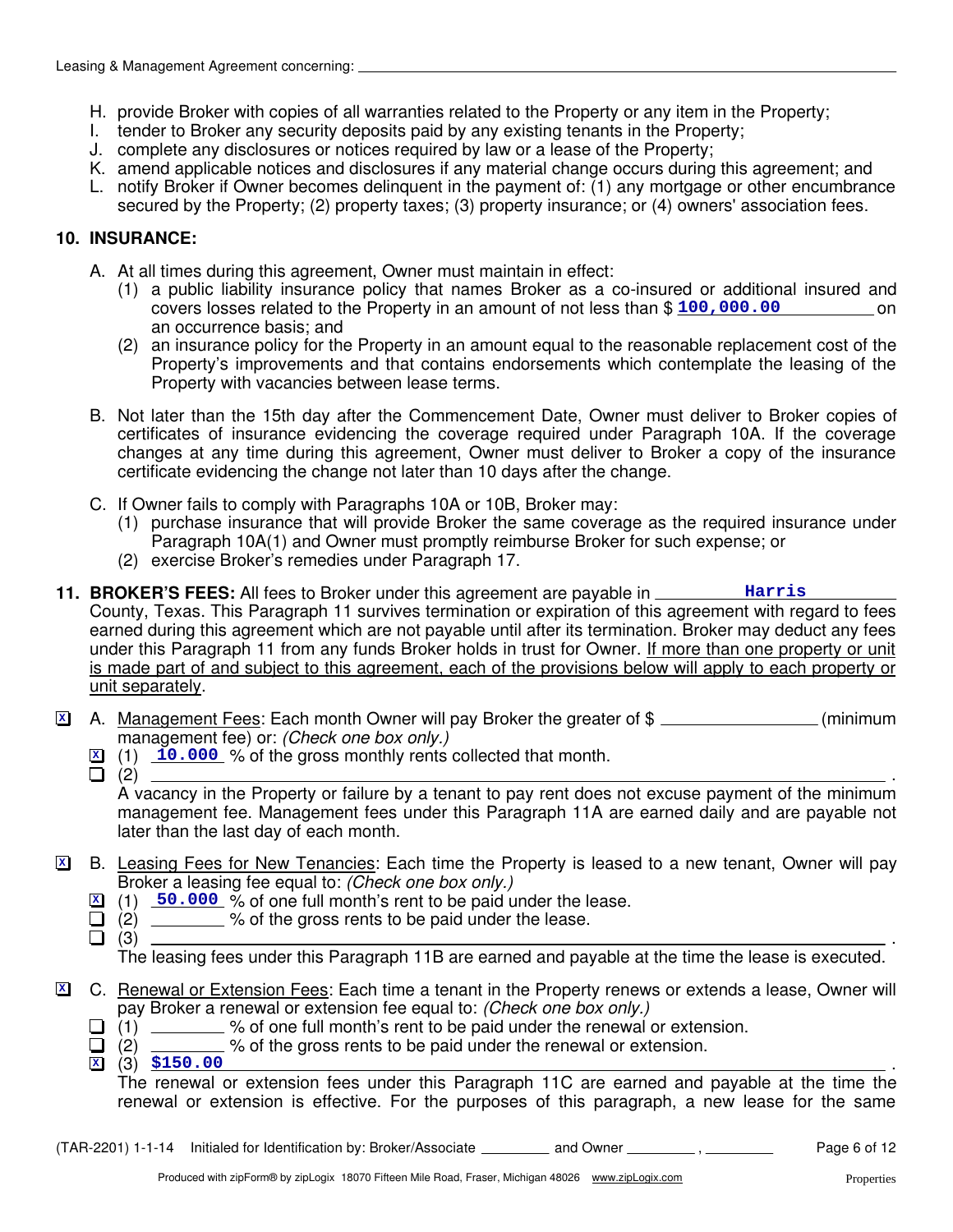Property with the same tenant then occupying the Property is an extension or renewal. This Paragraph 11C does not apply to month-to-month renewals or month-to-month extensions.

- D. Service Fees: Each time Broker arranges for the Property to be repaired, maintained, redecorated, or  $\Box$ altered as permitted by this agreement, Owner will pay Broker a service fee equal to: (Check one box only.)
	- $\Box$  (1)  $\Box$  % of the total cost of each repair, maintenance, alteration, or redecoration.
	- $(2)$   $N/A$ The service fees under this Paragraph 11D are earned at the time the repair, maintenance, redecoration, or alteration is made and are payable upon Owner's receipt of Broker's invoice.  $\Box$  (2)  $N/A$
- E. Interest on Trust Accounts: Any trust account Broker maintains under this agreement may be an interest-bearing or income producing account. Broker may retain any interest or income from such account as compensation under this agreement. Broker will remove any interest or income payable under this Paragraph 11E from the trust account not later than the 30th day after the interest or income is paid. **X**
- **X** F. Administrative Fees: If Broker collects administrative charges from tenants or prospective tenants, including but not limited to, application fees, returned check fees, or late charges (as authorized under Paragraph 4A), Broker will retain such fees as compensation under this agreement. The administrative fees under this Paragraph 11F are earned and payable at the time Broker collects such fees.
- G. Fees Related to Insurance and Legal Matters: If Owner requests or instructs Broker to coordinate or **X** communicate with any insurance carrier regarding any casualty to or on the Property or if Owner requests or instructs Broker to appear in any legal proceeding or deposition related to the Property (including, but not limited to, evictions, tenant disputes, security deposit disputes, and suits for damages), Owner will pay Broker \$**\_\_\_\_\_\_\_\_\_\_\_\_\_\_\_\_\_\_** per **\_\_\_Hour** for Broker's time expended in such matters and in preparation of such matters. Fees under this Paragraph 11G are earned at the time the services are rendered and payable upon Owner's receipt of Broker's invoice.
- H. Fees in the Event of a Sale: **X**
	- (1) Fee if a Tenant Purchases Property: If at any time during this agreement or within 180 days after it ends, Owner sells the Property to a tenant who occupied the Property during the term of this agreement, Owner will pay Broker a fee equal to: (Check one box only.)
	- (a)  $\frac{4.000}{ }$  % of the sales price.
	- (b) . **<sup>X</sup> 5% if Quality Properties 360 does not represent the tenant.** Fees under this Paragraph 11H(1) are earned at the time Owner agrees to sell the Property and are payable at the time the sale closes. Broker will waive any fees due under Paragraph 12 at the time the sale closes.
	- (2) Fee if Buyer is Procured through Broker: If during this agreement, Owner agrees to sell the Property to a person other than a tenant who occupied the Property and Broker procures the buyer, directly or through another broker. Owner will pay Broker a fee equal to: *(Check one box* only.)
	- $\overline{\mathbf{x}}$  (a)  $\overline{\mathbf{5.000}}$  % of the sales price.
	- (b)  $5\frac{8}{5}$  if Quality Properties 360 does not represent the tenant. Fees under this Paragraph 11H(2) are earned at the time Owner agrees to sell the Property and
	- are payable at the time the sale closes. Broker will waive any fees due under Paragraph 12 at the time the sale closes.
	- (3) Sale Coordination Fees: If at any time during this agreement Owner agrees to sell the Property and Broker is not paid a fee under Paragraph 11H(1) or (2), Owner will pay Broker **Three Precent Example 20** for Broker's time and services to coordinate showings, inspections, appraisals, repairs, and other related matters. Fees under this Paragraph 11H(3) are earned at the time such services are rendered and payable upon Owner's receipt of Broker's invoice.
	- (4) Definition: "Sell" means to agree to sell, convey, transfer or exchange any interest in the Property whether by oral or written agreement or option.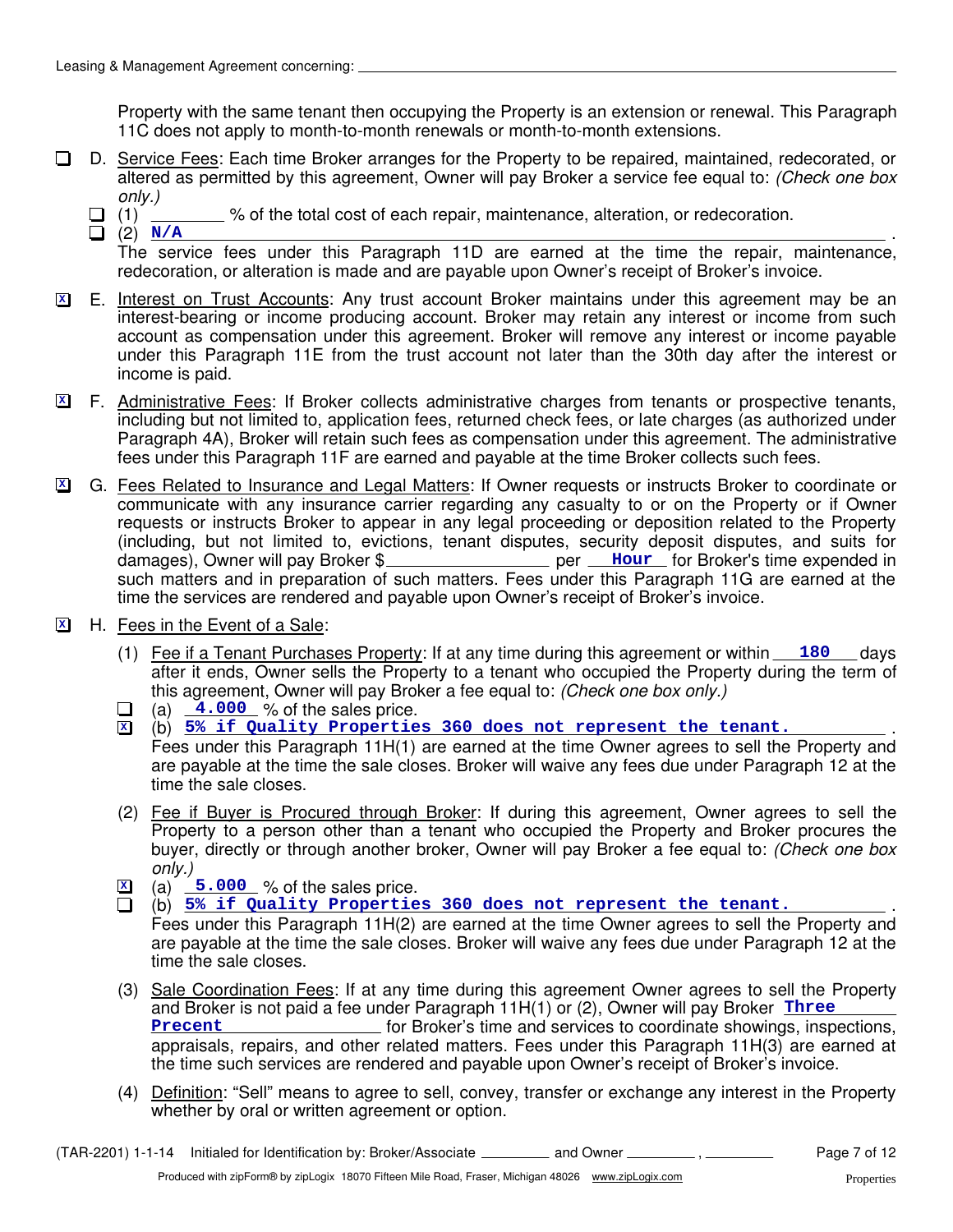(5) Separate Listing Agreement Controls: If Owner sells the Property and pays Broker the fee under a separate written listing agreement between Owner and Broker: (a) this Paragraph 11H will not apply; and (b) Broker will waive any fees due under Paragraph 12 at the time the sale closes.

#### I. Other: **N/A**

- **12. FEES UPON TERMINATION:** At the time this agreement ends, Owner must pay Broker:
	- A. all amounts due Broker under this agreement; and
	- B. if the Property is leased to a tenant on the date this agreement ends and Owner terminates this agreement, an amount equal to the lesser of:

(a) the management fees that would accrue over the remainder of the term of the lease; or (b)  $\frac{\$N/A}{}$  .

If more than one property or unit is made part of and subject to this agreement, this paragraph applies only to those properties or units then leased and applies to each property or unit separately.

- **13. EXPENSE REIMBURSEMENT:** Upon Owner's receipt of Broker's invoice, Owner will reimburse Broker the following expenses that are related to the leasing or management of the Property: (a) copy charges; (b) charges for long distance telephone calls or facsimile transmissions; (c) regular, express, or certified mail charges; (d) notary fees; (e) photos and videos; (f) reasonable travel expenses, including but not limited to mileage reimbursement (at the standard mileage rate published by the IRS), parking expenses, and tolls; and (g) any other expenditures Broker is authorized to make under this agreement for Owner or that Owner otherwise authorizes Broker to make for Owner.
- others), Broker will deposit those funds in Broker's trust account and will: (a) pay <u>MANCC</u>% of the **14. FUNDS RECEIVED AFTER TERMINATION:** Except as provided in Paragraph 4(I), if Broker receives any funds on behalf of Owner after this agreement ends (for example, rent, damages, past due amounts, and funds received to Broker as compensation for services (for example, research, accounting, communicating, and processing) rendered at that time; and (b) pay the balance of the funds to Owner. This provision survives termination of this agreement.
- **15. COOPERATION WITH OTHER BROKERS:** When the Property is marketed for lease, Broker will allow other brokers to show the Property to prospective tenants. If the other broker procures a tenant who leases the Property, Broker will offer to pay the other broker a fee out of the compensation Broker receives under Paragraph 11. As of the date this agreement is signed, Broker's policy is to offer other brokers the following amounts. Broker may change the amounts disclosed below without notice, provided that Broker will offer competitively reasonable amounts to other brokers.
	- A. MLS Participants: If the other broker is a participant in the MLS in which the listing is filed, Broker will offer to pay the other broker:
		- (1) if the other broker represents the tenant *(complete only one)*: 20.000 % of one month's rent to be paid under a lease; <u>N/A</u> % of all rents to be paid under a lease; or \$100.00 (30); and
		- (2) if the other broker is a subagent (complete only one): 20.000 % of one month's rent to be paid under a lease;  $\sqrt{N/A}$  % of all rents to be paid under a lease; or  $$100.00$
	- B. Non-MLS Brokers: If the other broker is not a participant in the MLS in which the listing is filed, Broker will offer to pay the other broker:
		- (1) if the other broker represents the tenant *(complete only one)*: 20.000 % of one month's rent to be paid under a lease; <u>N/A</u> % of all rents to be paid under a lease; or \$100.00 (30); and
		- (2) if the other broker is a subagent (complete only one): 20.000 % of one month's rent to be paid under a lease;  $\sqrt{N/A}$  % of all rents to be paid under a lease; or  $$100.00$

.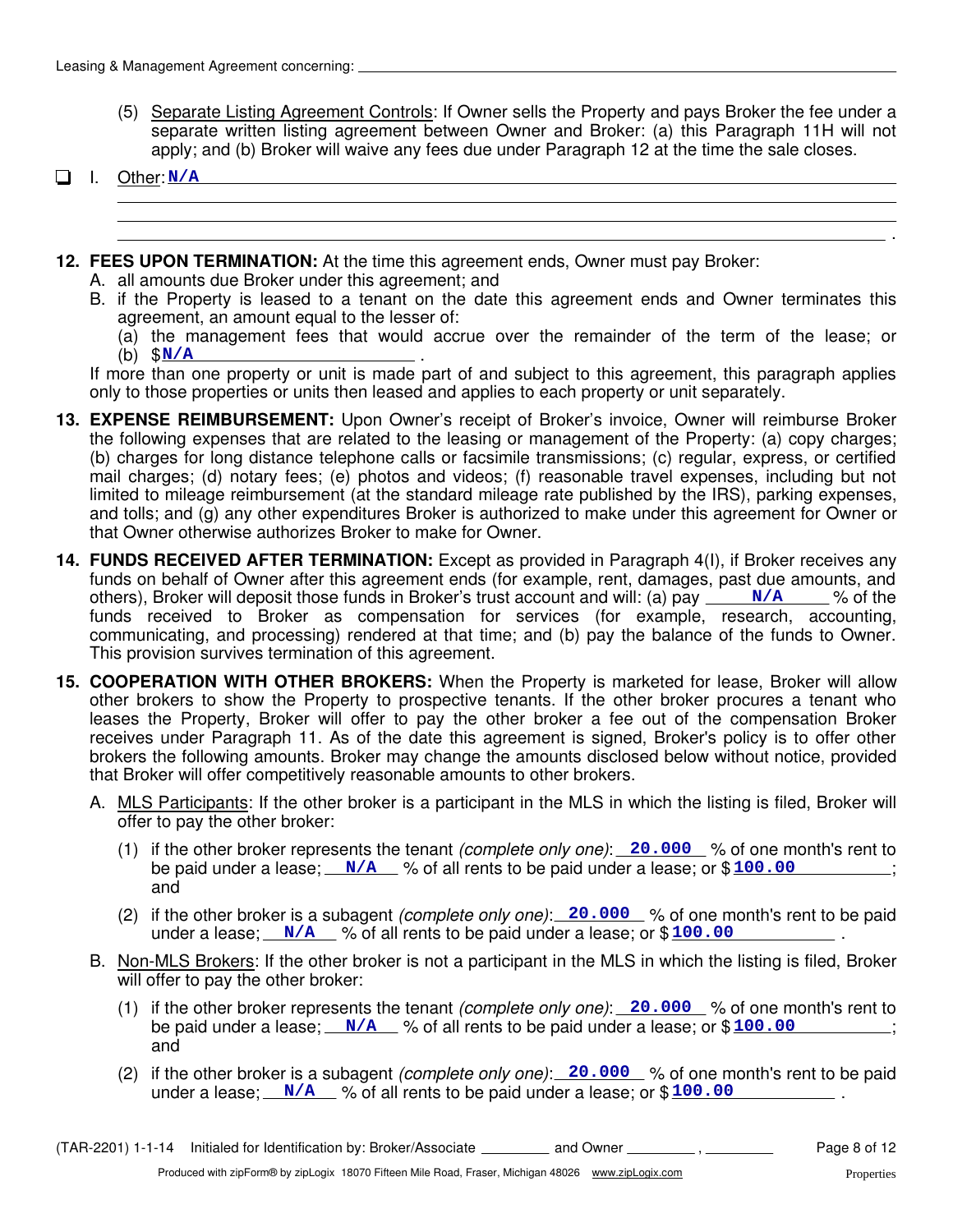#### **16. LIABILITY AND INDEMNIFICATION:**

- **A. Broker is not responsible or liable in any manner for personal injury to any person or for loss or damage to any person's real or personal property resulting from any act or omission not caused by Broker's negligence, including but not limited to injuries or damages caused by:**
	- **(1) other brokers, their associates, inspectors, appraisers, and contractors who are authorized to access the Property;**
	- **(2) acts of third parties (for example, vandalism, theft, or other criminal acts);**
	- **(3) freezing or leaking water pipes;**
	- **(4) failure to properly water the foundation of the Property;**
	- **(5) a dangerous condition or environmental condition on the Property; or**
	- **(6) the Property's non-compliance with any law or ordinance.**
- **B. Broker is not responsible or liable in any manner for:**
	- **(1) any late fees or other charges Owner incurs to any creditor caused by late or insufficient payments by any tenant in the Property; or**
	- **(2) damages to Owner caused by a tenant's breach of a lease.**
- **C. Owner agrees to protect, defend, indemnify, and hold Broker harmless from any damage, costs, attorney's fees, and expenses that:**
	- **(1) are caused by Owner, negligently or otherwise;**
	- **(2) arise from Owner's failure to disclose any material or relevant information about the Property;**
	- **(3) are caused by Owner giving incorrect information to any person; or**
	- **(4) are related to the management of the Property and are not caused by Broker, negligently or otherwise.**
- **D. Owner is responsible and liable for all contracts and obligations related to the Property (for example, maintenance, service, repair and utility agreements) entered into before or during this agreement by Owner or by Broker under Broker's authority under this agreement. Owner agrees to hold Broker harmless from all claims related to any such contracts.**
- **17. DEFAULT:** A party is in default if the party fails to cure a breach within 10 days after receipt of written demand from the other party. If either party is in default, the non-defaulting party may: (a) terminate this agreement by providing at least 10 days written notice; (b) recover all amounts due to the non-defaulting party under this agreement; (c) recover reasonable collection costs and attorney's fees; and (d) exercise any other remedy available at law. Broker is also entitled to recover any compensation Broker would have been entitled to receive if Owner did not breach this agreement.
- **18. MEDIATION:** The parties agree to negotiate in good faith in an effort to resolve any dispute related to this agreement that may arise between the parties. If the dispute cannot be resolved by negotiation, the dispute will be submitted to mediation. The parties to the dispute will choose a mutually acceptable mediator and will share the cost of mediation equally.
- **19. ATTORNEY'S FEES:** If Owner or Broker is a prevailing party in any legal proceeding brought as a result of a dispute under this agreement or any transaction related to or contemplated by this agreement, such party will be entitled to recover from the non-prevailing party all costs of such proceeding and reasonable attorney's fees.
- **20. SPECIAL PROVISIONS: Quality Properties 360 LLC. will only collect or expect the management fee listed in paragraph 11a on rent collected.**

(TAR-2201) 1-1-14 Initialed for Identification by: Broker/Associate \_\_\_\_\_\_\_\_\_ and Owner  $\frac{1}{\sqrt{2}}$ ,  $\frac{1}{\sqrt{2}}$  Page 9 of 12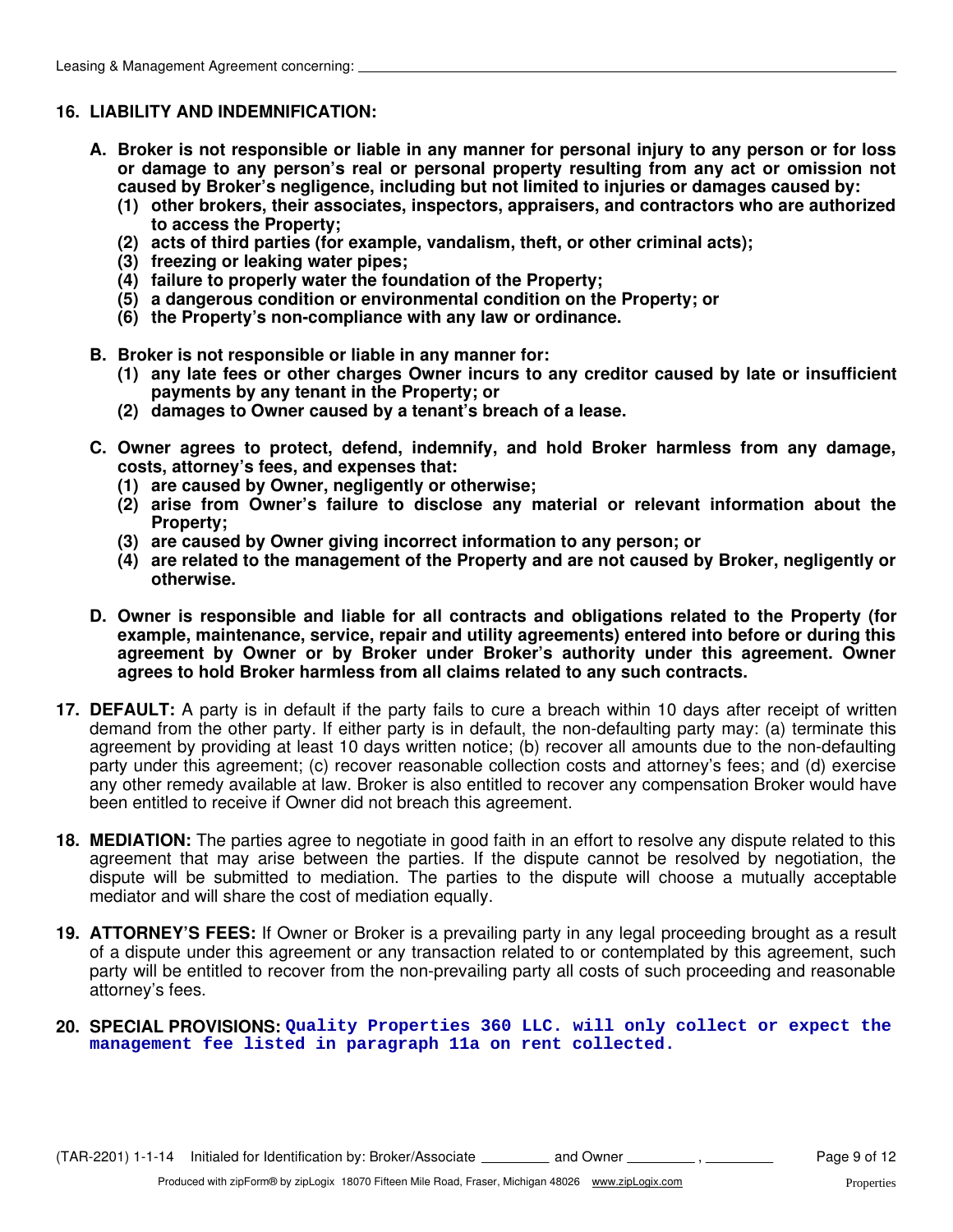- **21. ADDENDA:** Incorporated into this agreement are the following addenda, exhibits, and other information:
- $\boxtimes$  A. Information About Brokerage Services
- B. Addendum Regarding Lead-Based Paint
- □ C. Multiple Property Addendum
- D. Owner's Notice Concerning Condition of Property under Property Management Agreement **X**
- E. Property Manager's Inventory and Condition Report  $\Box$
- F. Addendum for Authorization to Act for Owner before Owners' Association **X**
- G. Copy of Rules and Regulations of an Owners' Association  $\Box$
- H. Copy of the Owners' Association Bylaws and Deed Restrictions affecting the Property  $\Box$
- I. **<sup>X</sup> W-9 IRS**

Note: Complete and deliver to Broker IRS W-9 Form or similar form. Broker maintains a privacy policy that is available upon request.

#### **22. AGREEMENT OF PARTIES:**

- A. **Entire Agreement**: This document contains the entire agreement of the parties and may not be changed except by written agreement.
- B. Assignments: Neither party may assign this agreement without the written consent of the other party.
- C. Binding Effect: Owner's obligation to pay Broker an earned fee is binding upon Owner and Owner's heirs, administrators, executors, successors, and permitted assignees.
- D. Joint and Several: All Owners executing this agreement are jointly and severally liable for the performance of all its terms. Any act or notice to, refund to, or signature of, any one or more of the Owners regarding any term of this agreement, its extension, its renewal, or its termination is binding on all Owners executing this agreement.
- E. Governing Law: Texas law governs the interpretation, validity, performance, and enforcement of this agreement.
- F. Severability: If a court finds any clause in this agreement invalid or unenforceable, the remainder of this agreement will not be affected and all other provisions of this agreement will remain valid and enforceable.
- G. Context: When the context requires, singular nouns and pronouns include the plural.
- H. Notices: Notices between the parties must be in writing and are effective when sent to the receiving party's address, fax, or e-mail address specified in Paragraph 1.
- I. Copyright: If an active REALTOR® member of the Texas Association of REALTORS® does not negotiate this agreement as a party or for one of the parties, with or without the assistance of an active member of the State Bar of Texas, this agreement is voidable at will by Owner.

#### **23. INFORMATION:**

- **A. Broker's fees or the sharing of fees between brokers are not fixed, controlled, recommended, suggested, or maintained by the Association of REALTORS®, MLS, or any listing service.**
- **B. In accordance with fair housing laws and the National Association of REALTORS® Code of Ethics, Broker's services must be provided and the Property must be shown and made available to all persons without regard to race, color, religion, national origin, sex, disability, familial status, sexual orientation, or gender identity. Local ordinances may provide for additional protected classes (for example, creed, status as a student, marital status, or age).**
- **C. Owner may review the information Broker submits to an MLS or other listing service.**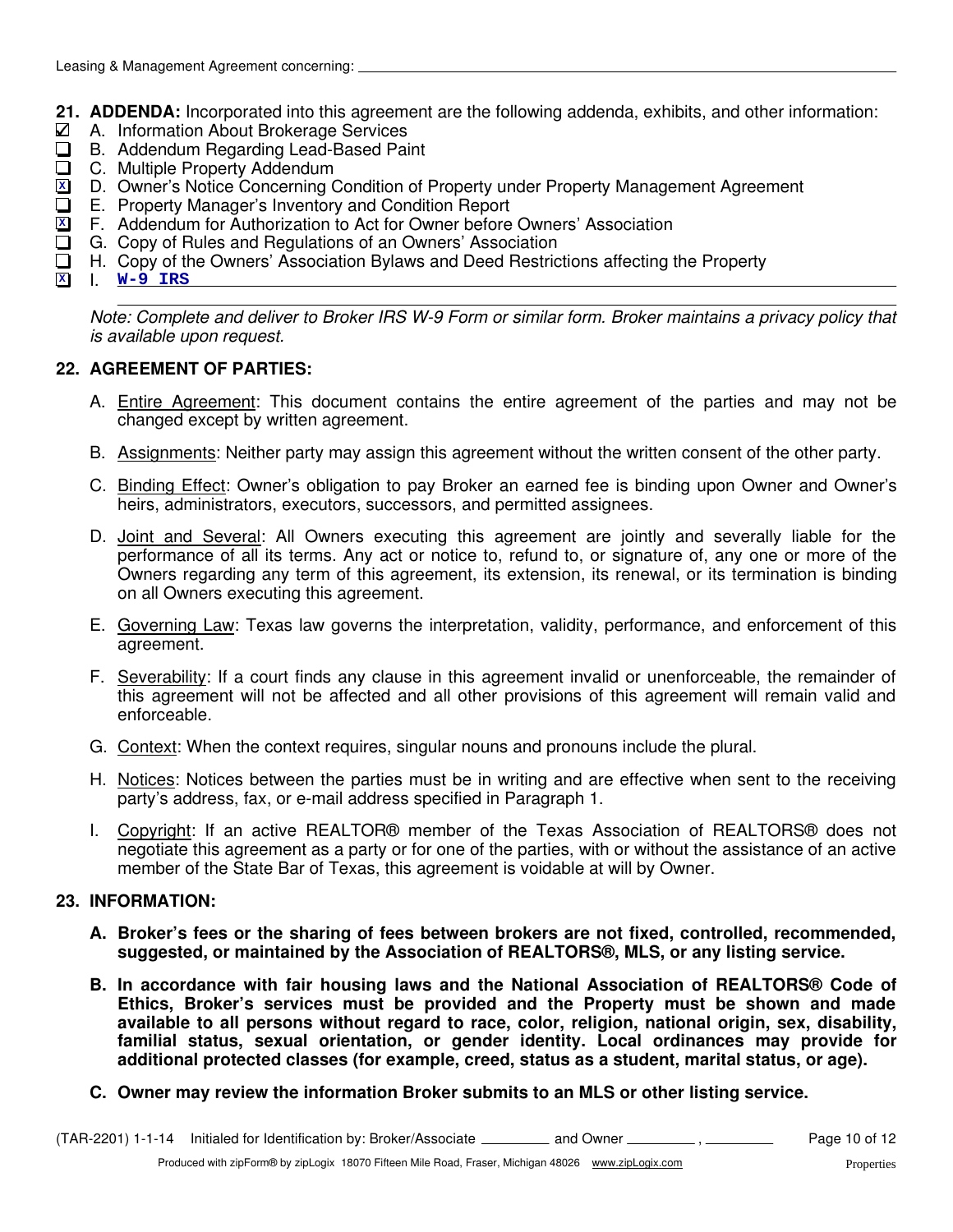- **D. Broker advises Owner to remove or secure jewelry, prescription drugs, and other valuables.**
- **E. The Property Code requires the Property to be equipped with certain types of locks and security devices, including (with some exceptions): (1) window latches on each window; (2) a keyed doorknob lock or keyed deadbolt lock on each exterior door; (3) a sliding door pin lock on each exterior sliding glass door of the dwelling; (4) a sliding door handle latch or a sliding door security bar on each exterior sliding glass door of the dwelling; and (5) a keyless bolting device and a door viewer on each exterior door of the dwelling. The Property Code also requires smoke alarms in certain locations. The Property Code requires the security devices to be rekeyed and the smoke alarms to be tested each time a new tenant occupies the Property.**
- **F. Broker cannot give legal advice. READ THIS AGREEMENT CAREFULLY. If you do not understand the effect of this agreement, consult an attorney BEFORE signing.**

| <b>Broker's Printed Name</b>                                                                                                        | 291173 License No. | <b>Owner's Printed Name</b> |      |
|-------------------------------------------------------------------------------------------------------------------------------------|--------------------|-----------------------------|------|
| <b>Broker's Signature</b><br>l 1<br>$\boxed{\mathbf{x}}$ Broker's Associate's Signature, as an authorized agent of<br><b>Broker</b> | Date               | Owner's Signature           | Date |
| Quality Properties 360 LLC.<br>Broker's Associate's Printed Name, if applicable                                                     |                    | <b>Owner's Printed Name</b> |      |
|                                                                                                                                     |                    | Owner's Signature           | Date |